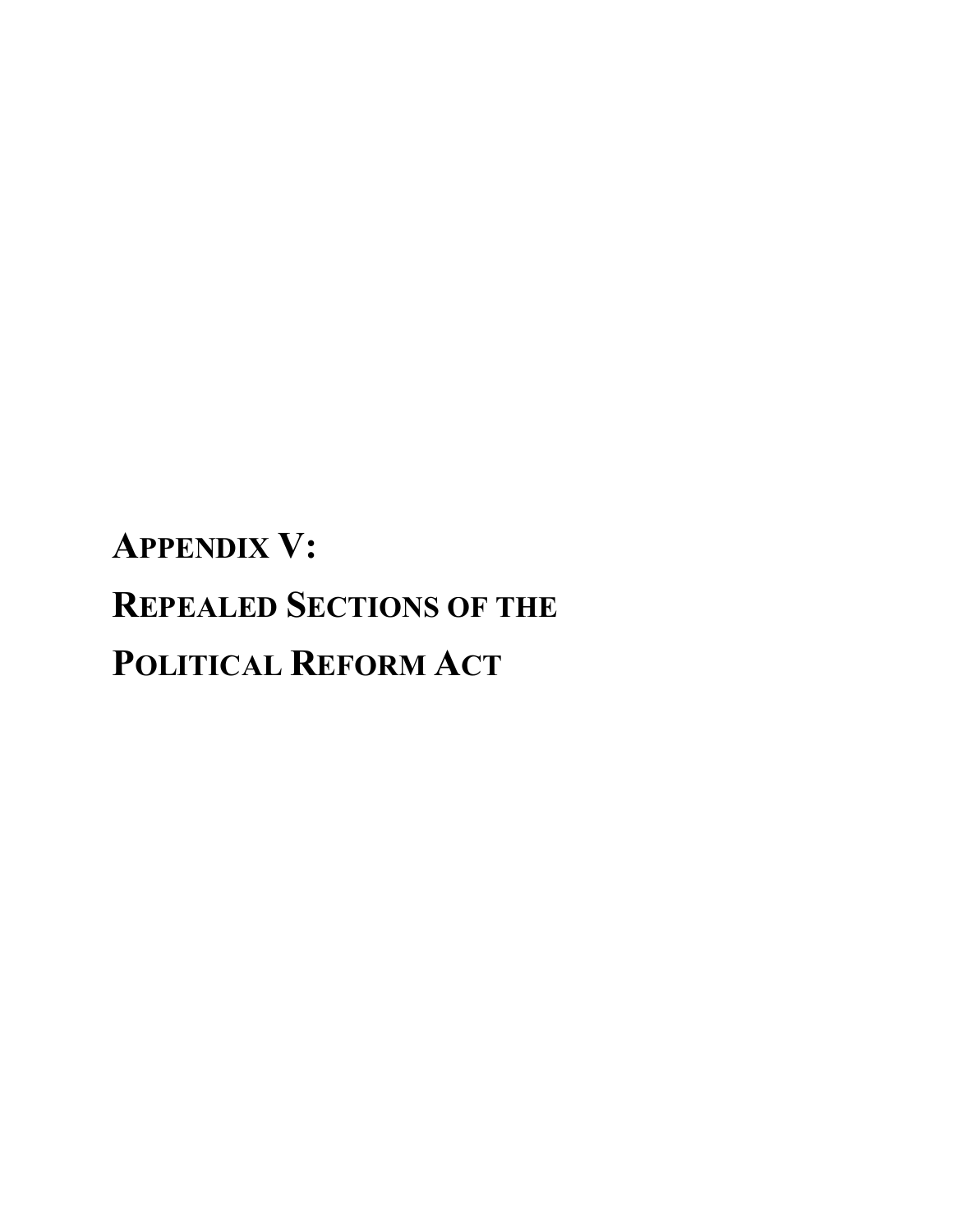## **§ 81005. Campaign Reports and Statements; Where to File. [Repealed]**

History: Amended by Stats. 1975, Ch. 915, effective September 20, 1975, operative January 7, 1975; amended by Stats. 1976, Ch. 415, effective July 10, 1976; amended by Stats. 1977, Ch. 1193; repealed by Stats. 1980, Ch. 289. (Reenacted as amended and renumbered Section 84215.)

# **§ 81005.1. Lobbying Reports and Statements; Where to File. [Repealed]**

History: Added by Stats. 1977, Ch. 1193; repealed by Stats. 1979, Ch. 592. (Reenacted as amended and renumbered Section 86111.)

#### **§ 81005.2. Statements of Economic Interests; Where to File. [Repealed]**

History: Added by Stats. 1977, Ch. 1193; repealed by Stats. 1979, Ch. 674. (Reenacted as amended and renumbered Section 87500.)

## **§ 81011. Valuation of Goods, Services and Facilities; Fair Market Value. [Repealed]**

History: Repealed by Stats. 1985, Ch. 775.

#### **§ 81016. Effective Date. [Repealed]** History: Repealed by Stats. 2019, Ch. 315.

# **§ 82009. Civil Service Employee. [Repealed]**

History: Repealed by Stats. 2019, Ch. 315.

## **§ 82031.5. Independent Expenditure. [Repealed]**

History: Added by Stats. 1979, Ch. 779; repealed by Stats. 1980, Ch. 289. (Reenacted as amended and renumbered Section 82031.)

#### **§ 82040. Lobbyist's Account. [Repealed]**

History: Repealed by Stats. 1985, Ch. 1183, effective September 29, 1985.

**§ 82055. Voting Age Population. [Repealed]** History: Repealed by Stats. 1979, Ch. 779.

# **§ 83117.6. Financial Disclosure Statement: First Filing by Commission Members. [Repealed]**

History: Added by Stats. 1975, Ch. 797, effective September 16, 1975; repealed by Stats. 1978, Ch. 566.

**§ 83123. Local Enforcement. [Repealed]** History: Added by Stats. 1984, Ch. 1681, effective September 30, 1984; repealed by Stats. 2019, Ch. 315.

## **§ 83123.7. Enforcement of City of Sacramento Campaign Ordinance. [Repealed]**

History: Added by Stats. 2017, Ch. 622; Repealed by Stats. 2018, Ch. 394.

**§ 84200.3. Odd-Year Reports in Connection with a Statewide Direct Primary Election Held in March of an Even-Numbered Year. [Repealed]**

History: Added by Stats. 1999, Ch. 158, effective July 23, 1999; amended by Stats. 1999, Ch. 433, effective September 16, 1999; repealed by Stats. 2005, Ch. 200.

# **§ 84200.4. Time for Filing Reports Required Pursuant to § 84200.3. [Repealed]**

History: Added and repealed by Stats. 1995, Ch. 470. (Formerly titled "Campaign Statements. (March 26, 1996.);" added by Stats. 1999, Ch. 158, effective July 23, 1999; repealed by Stats. 2005, Ch.200.

## **§ 84200.6. Special Campaign Statements and Reports.**

History: Added by Stats. 1985, Ch. 1456; amended by Stats. 2015, Ch. 364, effective January 1, 2016; repealed by Stats. 2019, Ch. 315.

# **§ 84200.7. Time for Filing Preelection Statements for Elections Held in June or November of an Even-Numbered Year. [Repealed]**

History: Added by Stats. 1985, Ch. 1456; amended by Stats. 1986, Ch. 984; amended by Stats. 1994, Ch. 923; repealed by Stats. 2015, Ch. 364, effective January 1, 2016.

# **§ 84201. Combination of Statements. [Repealed]**

History: Added by Stats. 1977, Ch. 1193; repealed and reenacted as amended by Stats. 1980, Ch. 289. (Formerly titled "Time for Filing Campaign Statements in Connection with Elections Held on the State Direct Primary or State General Election Dates"); repealed by Stats. 1985, Ch. 1456. Added by Proposition 208 of the November 1996 Statewide General Election. (Formerly titled "Contents of Campaign Statements; Reporting Threshold"); repealed by Stats. 2000, Ch. 102 [Proposition 34 of the November Statewide General Election].

#### **§ 84202. Closing Dates. [Repealed]**

History: Added by Stats. 1975, Ch. 915, effective September 20, 1975, operative January 7, 1975; amended by Stats. 1976, Ch. 1106; amended and renumbered by Stats. 1977, Ch. 1193. (Formerly Section 84200.5.) Repealed and reenacted as amended by Stats. 1980, Ch. 289. (Formerly titled "Time for Filing Central Committee Candidate Campaign Statements"); Repealed by Stats. 1985, Ch. 1456.

## **§ 84202.5. Supplemental Preelection Statement. [Repealed]**

History: Added by Stats. 1985, Ch. 1456; amended by Stats. 1986, Ch. 984; amended by Stats. 1992, Ch. 89; amended by Stats. 2000, Ch. 130; amended by Stats. 2004, Ch. 484; repealed by Stats. 2015, Ch. 364, effective January 1, 2016.

# **§ 84203.5. Supplemental Independent Expenditure Report. [Repealed]**

History: Added by Stats. 1985, Ch. 1456; amended by Stats. 2000, Ch. 130; amended by Stats. 2004, Ch. 483; repealed by Stats. 2015, Ch. 364, effective January 1, 2016.

# **§ 84204.1. Election Statements; Exemption from Filing; Abbreviated Statements. [Repealed]**

History: Added by Stats. 1976, Ch. 1106; repealed by Stats. 1980, Ch. 289.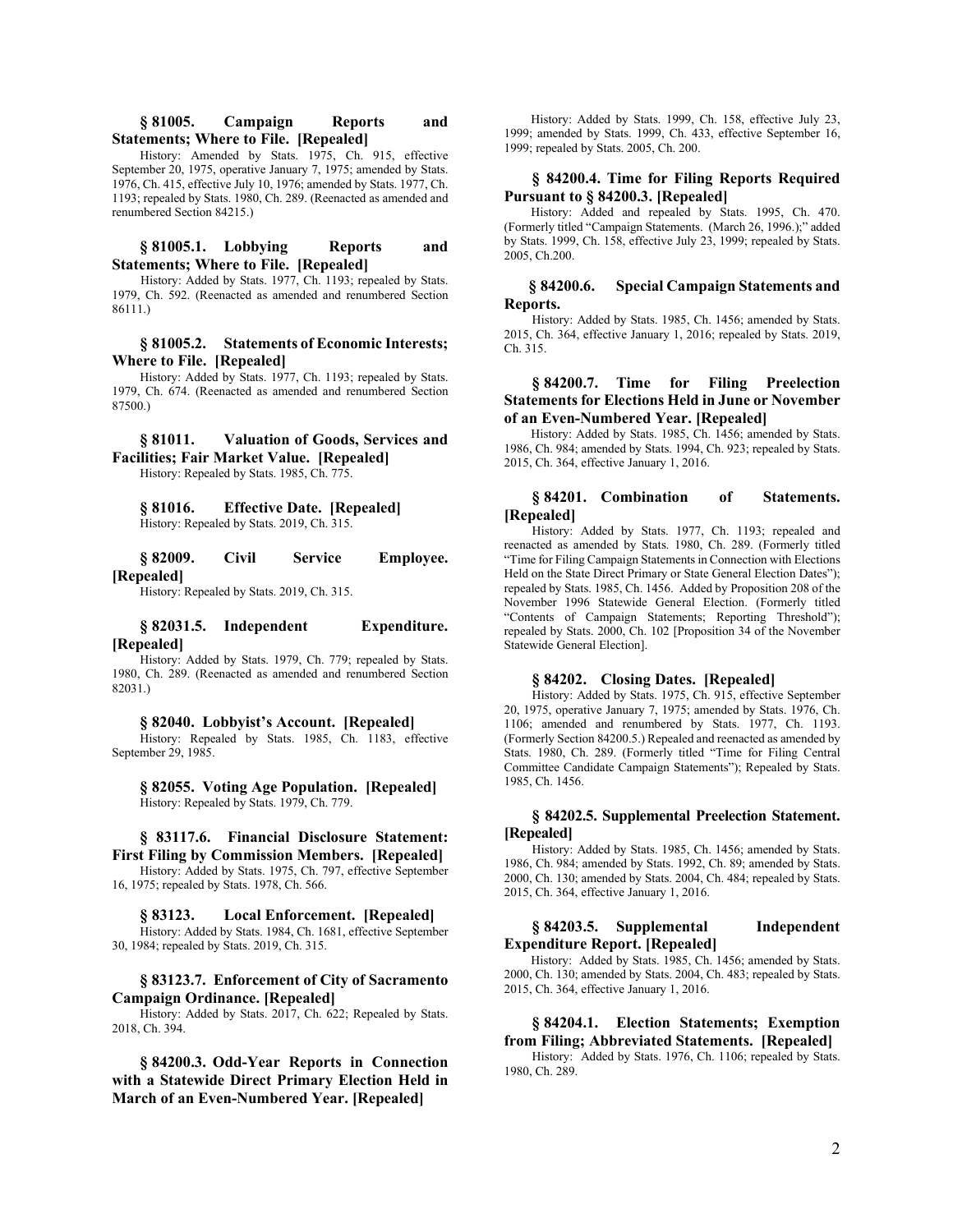#### **§ 84204.2. Preelection Statements; Final. [Repealed]**

History: Added by Stats. 1976, Ch. 1105; amended by Stats. 1978, Ch. 1408, effective October 1, 1978; repealed by Stats. 1980, Ch. 289.

## **§ 84207.5. Appointments to Office; Filing Requirements. [Repealed]**

History: Added by Stats. 1976, Ch. 1106; repealed by Stats. 1980, Ch. 289.

## **§ 84208. Independent Expenditures; Reports. [Repealed]**

History: Added by Stats. 1980, Ch. 289; repealed by Stats. 1985, Ch. 1456

#### **§84210. Special Election Reports. [Repealed]**

History: Amended by Stats. 1978, Ch. 650; repealed and reenacted as amended by Stats. 1980, Ch. 289; (Formerly titled "Contents of Campaign Statement."); repealed by Stats. 1985, Ch. 1456.

# **§ 84305.6. Slate Mailer Disclosure Requirements; Official Political Party Position. [Repealed]**

History: Added by Stats. 2000, Ch. 102 [Proposition 34 of the November Statewide General Election]; On September 20, 2002, the Federal District Court for the Eastern District of California issued a preliminary injunction prohibiting the FPPC from enforcing this provision against the slate mail organizations which had sought the injunction; repealed by Stats. 2004, Ch. 478, effective September 10, 2004.

# **§ 84506. Disclaimer; Independent Expenditure Ads [Repealed]**

History: Added by Proposition 208 of the November 1996 Statewide General Election; repealed and new section added by Stats. 2004, Ch. 478, effective September 10, 2004; amended by Stats. 2012, Ch. 496; repealed by Stats. 2017, Ch. 546.

## **§ 84507. Disclaimer; Legible and Audible. [Repealed]**

History: Added by Proposition 208 of the November 1996 Statewide General Election; amended by Stats. 2015, Ch. 747, effective October 10, 2015; repealed by Stats. 2017, Ch. 546.

**§ 84508. Disclaimer; Small Ad. [Repealed]**

History: Added by Proposition 208 of the November 1996 Statewide General Election; repealed by Stats. 2017, Ch. 546.

## **§ 84602.1. Secretary of State's Duties; Online Lobbying Registration; Reports to the Legislature.**

History: Added by Stats. 2006, Ch. 69, set to be effective July 12, 2006, but void due to lack of compliance with section 81012.

# **§ 84604. Online Disclosure Program. [Repealed]**

History: Added by Stats. 1997, Ch. 866, effective October 11, 1997; amended by Stats. 1999, Ch. 433, effective September 16, 1999; repealed by Stats. 2012, Ch. 503.

# **§ 84609. Candidate and Ballot Measure Committees. [Repealed]**

History: Added by Stats. 1997, Ch. 866, effective October 11, 1997; repealed by Stats. 2012, Ch. 503.

#### **§ 84610. Appropriation. [Repealed]**

History: Added by Stats. 1997, Ch. 866, effective October 11, 1997; amended by Stats. 1999, Ch. 433, effective September 16, 1999; repealed by Stats. 2012, Ch. 503.

# **§ 85101. Effect on Local Ordinances. [Repealed]**

History: Added by Proposition 73 of the June 1988 Statewide Primary Election; repealed and added by Proposition 208 of the November 1996 Statewide General Election. (Formerly titled "Findings and Declarations"); repealed by Stats. 2000, Ch. 102 [Proposition 34 of the November Statewide General Election].

#### **§ 85102. Terms Used in Chapter 5. [Repealed]**

History: Added by Proposition 73 of the June 1988 Statewide Primary Election; amended by Stats. 1994, Ch. 1010; repealed and added by Proposition 208 of the November 1996 Statewide General Election. (Formerly titled "Purpose of This Law"); repealed by Stats. 2000, Ch. 102 [Proposition 34 of the November Statewide General Election].

## **§ 85103. Amendment or Repeal of Chapter. [Repealed]**

History: Added by Proposition 73 of the June 1988 Statewide Primary Election; repealed by Stats. 2000, Ch. 102 [Proposition 34 of the November Statewide General Election].

#### **§ 85104. Operative Date. [Repealed]**

History: Added by Proposition 73 of the June 1988 Statewide Primary Election; repealed by Stats. 2000, Ch. 102 [Proposition 34 of the November Statewide General Election].

## **§ 85311. Affiliated Entities; Aggregation of Contributions to State Candidates. [Repealed]**

History: Added by Proposition 208 of the November 1996 Statewide General Election. (Formerly titled "Aggregation of Finan-cial Activity"); repealed and added by Stats. 2000, Ch. 102 [Propo-sition 34 of the November Statewide General Election]; amended by Stats. 2001, Ch. 241, effective September 4, 2001; repealed by Stats. 2019, Ch. 312.

#### **§ 85313. Officeholder Account. [Repealed]**

History: Added by Proposition 208 of the November 1996 Statewide General Election; repealed by Stats. 2000, Ch. 102 [Proposition 34 of the November Statewide General Election].

# **§ 85404. Expenditure Ceiling Lifted. [Repealed]**

History: Added by Proposition 208 of the November 1996 Statewide General Election. (Formerly titled "Time Periods for Expenditures"); repealed and added by Stats. 2000, Ch. 102 [Proposition 34 of the November Statewide General Election].

#### **§ 85602. Notification to Voters. [Repealed]**

History: Added by Proposition 208 of the November 1996 Statewide General Election; repealed by Stats. 2000, Ch. 102 [Proposition 34 of the November Statewide General Election].